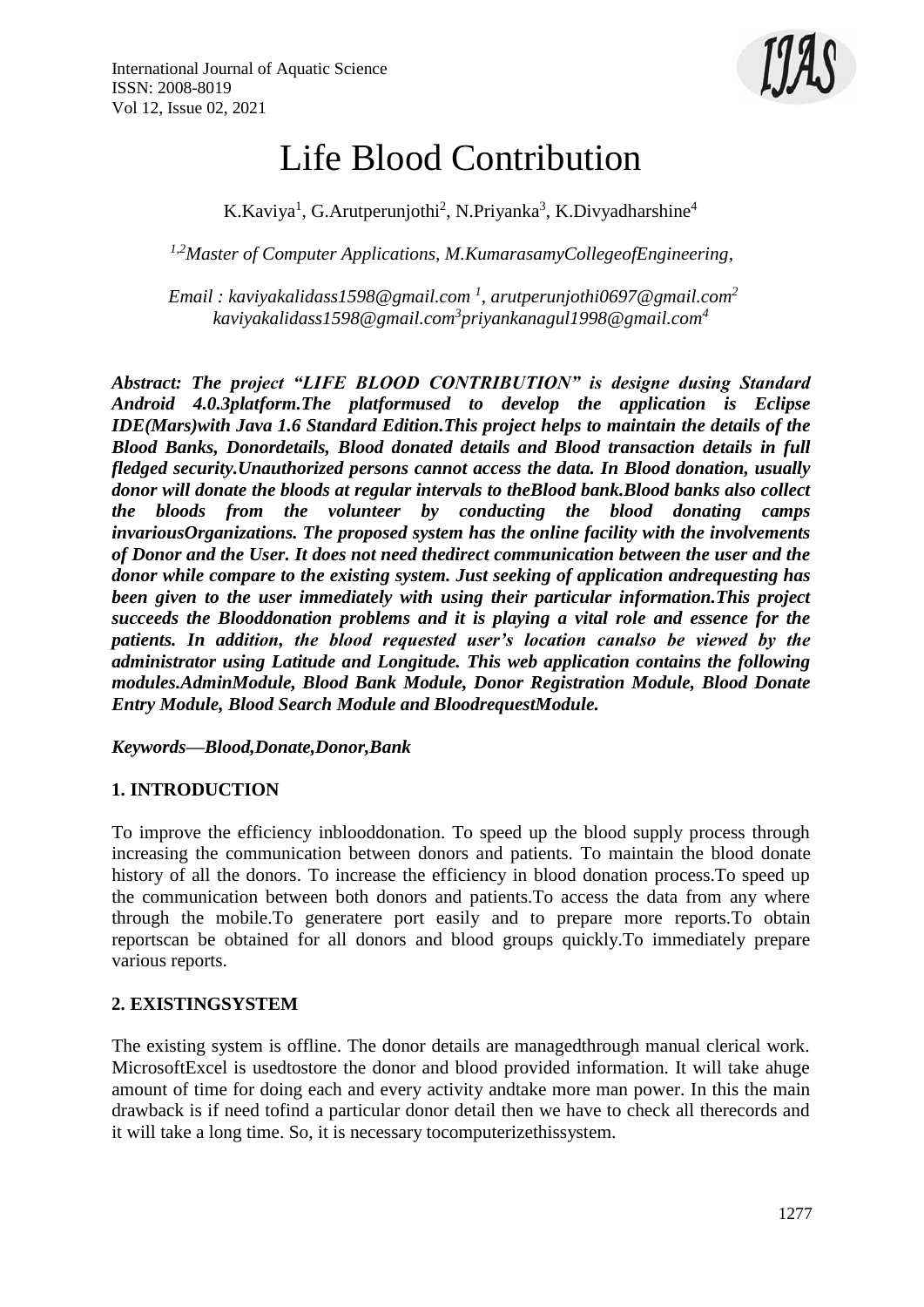International Journal of Aquatic Science ISSN: 2008-8019 Vol 12, Issue 02, 2021



### **DISADVANTAGES**

- PoorAvailabilityOfInformation
- HighBarrier ForDonorInvolvement
- PoorDataManagement

# **3. PROPOSEDSYSTEM**

The main objective Operating system is toprovide efficientuseofresources.

# **ADVANTAGES**

- Reduceoverloadproblem
- Increasethesystemspeed.
- Theresultisveryaccurate.

## **4. PROBLEMDEFINITION**

This project helps to maintain the details of the Blood Banks,Donor details, Blood donated details and Blood transactiondetails in full fledged security. Unauthorized persons cannotaccess the data. In Blood donation, usually donor will donatethe bloods at regular intervals to the Blood bank.Blood banksalso collect the bloods from the volunteer by conducting theblooddonatingcampsinvarious Organizations.

# **5. OVERVIEWOFTHEPROJECT**

The project "LIFE BLOOD CONTRIBUTION" is designe Dusing Standard Android platform.The platfor mused to develop the application is Eclipse IDE (Mars) with Java 1.6Standard Edition.Bloodbanks also collectthe bloodsfromthe volunteerby conducting the blooddonating camps invarious Organizations. If particularblood is need for one patient,thebloodshouldbecollectedfromthebloodbanksorinvitingthedonortothehospital.

#### **6.MODULEDESCRIPTION**

ThereareeightmodulesforAdminModule,BloodBankModule,DonorRegistration Moduleetc..

#### **MODULESUSED**

- AdminModule
- BloodBankModule
- DonorRegistrationModule
- DonorLogin
- BloodDonateEntryModule
- Blood SearchModule
- BloodRequestModule
- ReportModule.

# **ADMINMODULE**

The Admin enters into the project by giving their usernameandpassword.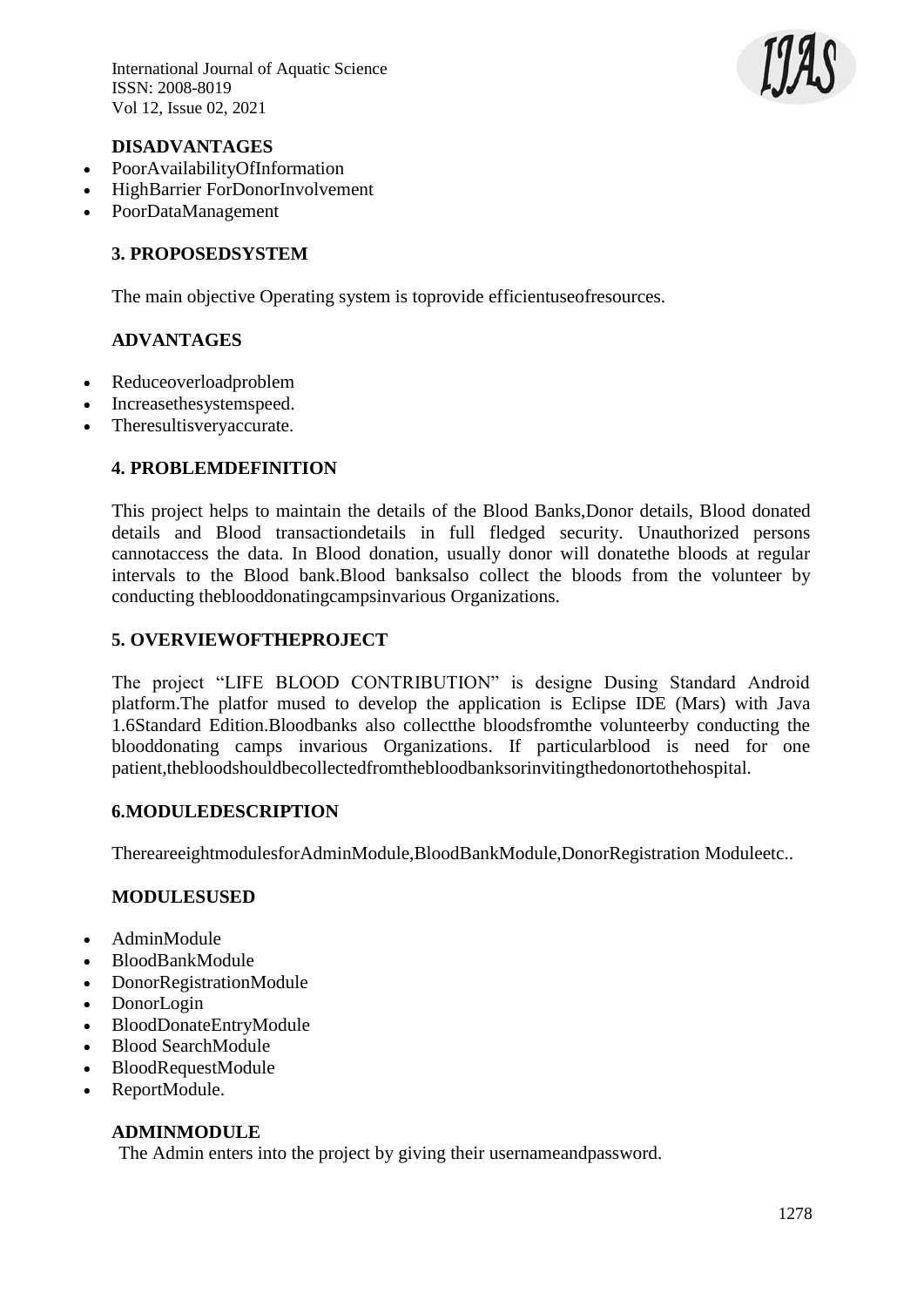

## **BloodBankModule**

The administrator adds new blood bank details such as bloodbank id, name, address, city, phone, mobile, email id andremarks

#### **DonorRegistrationModule**

The donor registers the information such as donor id, name,address, city, phone, mobile, blood group and password. Thedonoridandpasswordismailedtothedonor'smailid**.**

#### **DonorLogin**

Through this module, the donor logins using donor id andpassword.

## **BloodDonateEntry**

Thedonorsentersblooddonatesdetailssuchasdonorid,date, units and details along with blood bank id throughwhichbloodisdonated*.*

## **7. SYSTEMTESTING**

After the source code has been completed, documented as Related data structures.Completion of the project has to undergo testing and validation where there is subtitle anddefinite attempt to get errors. The project developer treatslightly, designing and execution of the project test that willdemonstrates that the program works rather than uncoveringerrors, unfortunately errors will be present and if the projectdeveloperdoesn't found errors, the user will find out.The project develop erisal ways responsible for testing the individual units i.e. modules of the program. In many cases,developer should conduct the in tegration testing.

#### **UNITTESTING**

Inthisproject,Donordetails,Accessor,BloodDonatesandRequests could be tested individually like given all the fieldsandcanbeupdatedfornallcriteria.

#### **INTEGRATIONTESTING**

In this integration testing its done using the main module andbased on the type of integration testing the subordinate tablesand other criteria along with their path, is replaced one at atime with actual modules. In the project, after integrating theall modules of like Donor details,Accessor, Blood Donatedand Request details modules are tested with their integrationand that could integrated and manipulated with respect to thetoandfroinbetweenmodules.

# **8. SYSTEMIMPLEMENTATION**

When the initial design was done for the system, the clientwas consulted for the acceptance of the design so thatfurtherproceedingsofthesystem developmentcanbecarriedon. After the development of the system a demonstration wasgiven to them about the working of the system. The aim ofthe system illustration was to identify any malfunction of thesystem.Afterthemanagementof thesystemwasapprovedthe system implemented in the concern, initially the systemwasrunparallelwithexistingmanualsystem.Thesystemhas been tested with live data and has proved to be error freeanduserfriendly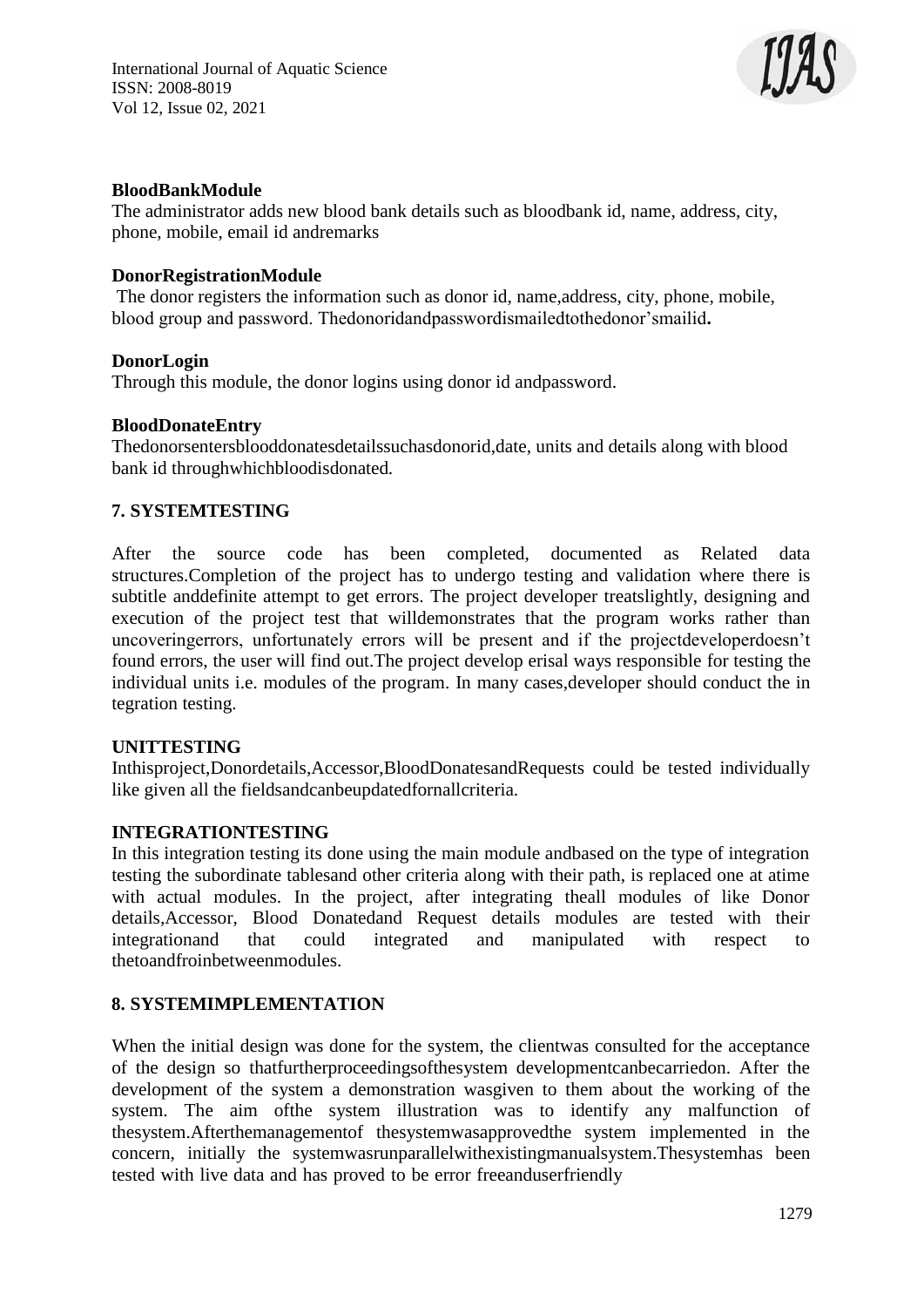International Journal of Aquatic Science ISSN: 2008-8019 Vol 12, Issue 02, 2021



## **9. CONCLUSION**

Very large date can be stored and also can be retrieved veryeasily.Speed and accuracy is maintained in the Blood donorwith blood.Data is entered in formatted manner.The reportcanbe taken in any format.Modificationand maintenancecanbemadeveryeasily

#### **10. FUTUREENHANCEMENT**

Thesystemisveryflexibleanduser-

friendly,sothemaintenancebasedonthechangingenvironmentandrequirements can be incorporated easily.Any changes thatare likely to cause failures are prevented with security andpreventive measures could be taken. The coding is done inunderstandableandflexiblemethodprogramwhichhelpseasy changing. Since SQLite and Android are very flexibletools, user can easily incorporate any modular program in theapplication.

#### **11.REFERENCES**

- [1] [http://www.android.com](http://www.android.com/)
- [2] https://eclipse.org
- [3] https://en.wikipedia.org/wiki/Android\_%28operatin g\_system%29
- [4] https://en.wikipedia.org/wiki/SQLite
- [5] [http://www.tutorialpoints.com](http://www.tutorialpoints.com/)
- [6] Vanithamani.S, "Categorization of vehicle and motion analysis us-ing vehicle features",International Journal of Engineering and Technology,Vol.7,pp.184- 186,2018.
- [7] Vanithamani.S, "Segmentation in video image using seeded region growing",International Journal of Applied Engineering Re-search,Vol.13,pp.6805- 6807,2018.
- [8] S.Kayathri,S.Girija,S.Meena, "Vehicle Speed Tracking Using Gps in Android Smart Phone", International Journal of Engineering & Technology,Vol.7,pp.59- 61,2018.
- [9] S.Meena,S.Girija,S.Kayathri, "Financial Management System", International Journal of Engineering & Technology,Vol.7,pp.71-72,2018.
- [10] P. Pandiaraja and J. Manikandan, "Web proxy based detection and protection mechanisms against client based HTTP attacks," 2015 International Conference on Circuits, Power and Computing Technologies [ICCPCT-2015], 2015, pp. 1-6, doi: 10.1109/ICCPCT.2015.7159344.
- [11] P. Pandiaraja and S. Parasuraman, "Applying secure authentication scheme to protect DNS from rebinding attack using proxy," 2015 International Conference on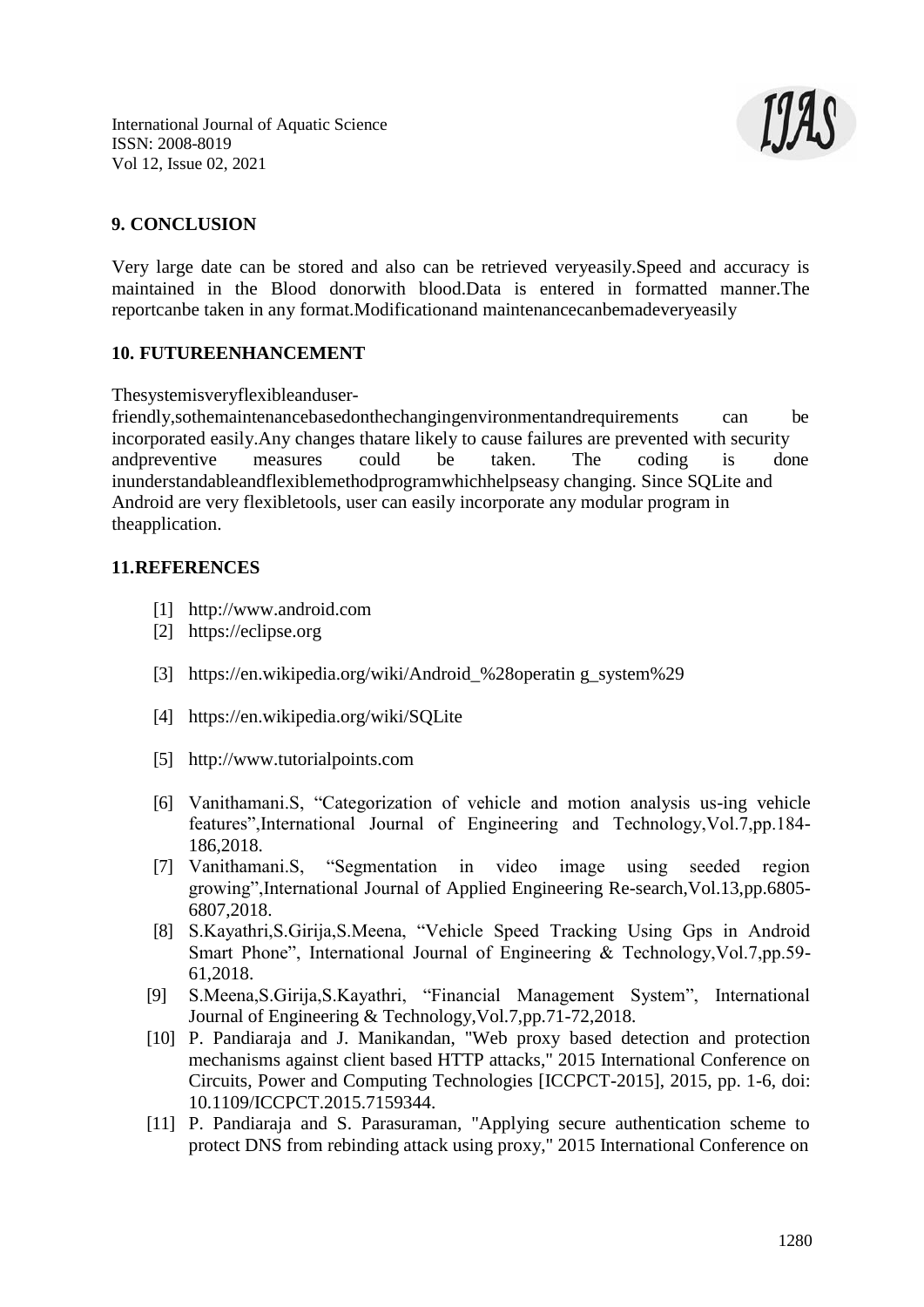

Circuits, Power and Computing Technologies [ICCPCT-2015], 2015, pp. 1-6, doi: 10.1109/ICCPCT.2015.7159255.

- [12] Pandiaraja, P., Priya, L.T., Pooja, D., Prasath, M., Swathi, D., A survey on machine learning and text processing for pesticides and fertilizer prediction ,Turkish Journal of Computer and Mathematics Education, Volume 12 Issue No 2, pp.2295–2302,2021.
- [13] S.Kayathri,S.Girija,S.Meena, "Green Computing Initiatives to Reduce the Hazardous Effect on the World", International Journal of Engineering  $\&$ Technology,Vol.7,pp.224-226,2018.
- [14] S.Girija,S.Kayathri,S.Meena, "Retrieving System Performance", International Journal of Engineering & Technology,Vol.7,pp.222-223,2018.
- [15] S.Girija,S.Kayathri,S.Meena, "Analysis of Shortest Path Routing for Large Multi-Hop Wireless", International Journal of Engineering & Technology,Vol.7,pp.59- 61,2018.
- [16] Vanithamani.S, "Impact of Threshold in Gray Level Slicing and Seeded Region Growing Segmentation", International Journal of Engineering & Technology,Vol.7,pp.227-229,2018.
- [17] S. Deepika and P. Pandiaraja, "Ensuring CIA triad for user data using collaborative filtering mechanism," 2013 International Conference on Information Communication and Embedded Systems (ICICES), 2013, pp. 925-928, doi: 10.1109/ICICES.2013.6508262.
- [18] S. Saravanan, T. Abirami and P. Pandiaraja, "Improve Efficient Keywords Searching Data Retrieval Process in Cloud Server," 2018 International Conference on Intelligent Computing and Communication for Smart World (I2C2SW), 2018, pp. 219-223, doi: 10.1109/I2C2SW45816.2018.8997131.
- [19] S.Kayathri,S.Girija,S.Meena, "Green Computing to Reduce the Harmful Impact of Technology on the Earth", International Journal of Applied Engineering Research ,Vol.13,pp. 9965-9968,2018
- [20] S.Kayathri,S.Girija,S.Meena, "Identity Recognition in network security using LASER pumer technology and Fingerprint", International Journal Of Control Theory And Applications,Vol.11,pp.1-3,2018.
- [21] S.Ramya,S.Kayathri,S.Meena, "Enhancing the Graphical Password with Sound Signature", International Journal of Emerging Trends in Science and Technology ,Vol.3,pp. 1-3,2019
- [22] [10] S.Meena,S.Kayathri,S.Ramya, "Mobile Phone Application To Provide A Safe Driving Using Global Positioning System", International Journal of Scientific & Technology Research ,Vol.9,pp. 1518-1519,2020
- [23] P Pandiaraja, P Shivani, K Saranya, M Priyadharashini, B Chinnasamy , [A](http://annalsofrscb.ro/index.php/journal/article/view/2933) [Scrutiny on COVID-19 Detection using Convolutional Neural Network and Image](http://annalsofrscb.ro/index.php/journal/article/view/2933) [Processing](http://annalsofrscb.ro/index.php/journal/article/view/2933) , Annals of the Romanian Society for Cell Biology , Volume 25 , Issue 4, 3831–3843,2021.
- [24] P Pandiaraja, S Dhivya , [A Review on Energy Efficient Improved Stable Election](http://annalsofrscb.ro/index.php/journal/article/view/5377) [Protocol for Iot Applications](http://annalsofrscb.ro/index.php/journal/article/view/5377) , Annals of the Romanian Society for Cell Biology , Volume 25 , Issue 4, 16358-16372,2021.
- [25] Pandiaraja, P. , Aravinthan, K., Lakshmi Narayanan, R., Kaaviya, K.S.,Madumithra, K , " Efficient cloud storage using data partition and time based